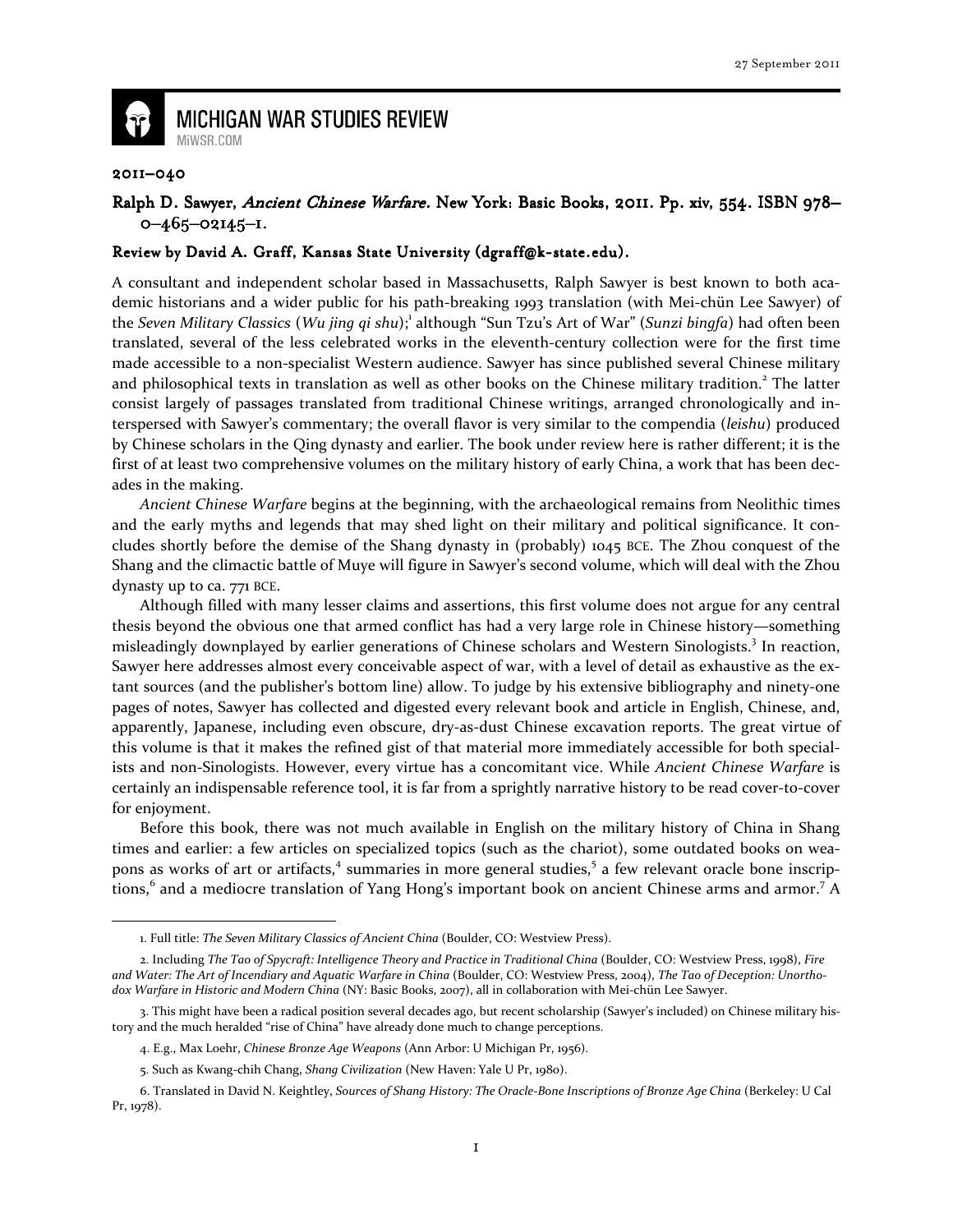quick survey of the contents of Sawyer's book indicates how much more has now been made available in the twenty-five chapters and 414 pages of its main text. Organized along both chronological and thematic lines, Ancient Chinese Warfare opens by recounting the "legendary conflict" between the Yellow Emperor, progenitor of Chinese civilization, and his violent rival, Chi You. Next, two archaeologically oriented chapters trace the development of fortifications in Neolithic times, and another two examine the material remains and political and military organization of the Xia (or Hsia) dynasty (ca. 2200–1750 BCE). Chapters 6–13 deal with the Shang dynasty, its capital and settlement sites, its political history and armed conflicts with rival polities (especially during the reign of the aggressive King Wu Ding, ca. 1200 BCE), and its military institutions, organization, and battle tactics. Then come chapters (14–19) on ancient weaponry: one devoted entirely to metallurgy, another to spears and armor, and another to archery. Chapters 20–23 offer careful treatments of Shang chariots and horses. Chapter 24 attempts to address the elusive, often neglected subject of logistics. The book concludes with a chapter bearing the quintessentially Sawyer-esque title, "Musings and Imponderables."

I will not attempt to touch even cursorily on all the topics in this very wide-ranging book. Instead, I will identify a few issues that deserve special attention: the pervasive problem of evidence, the role of violence in Chinese history, and the place of the chariot in ancient warfare. Any study of China's very early history must rely on three major sources: archaeological finds, oracle-bone inscriptions on cattle scapulae and turtle shells (mostly from the late Shang capital at Anyang), and accounts written much later in Chinese history (such as the first few chapters of the Shi ji or "Historical Records" of Sima Qian, ca. 100 BCE). Sawyer also sometimes (for example, in his discussion of archery) extrapolates backward from the better known practices and techniques of later periods. Where these bodies of evidence corroborate one another or at least point in roughly the same direction, assertions can be made with considerable confidence. This is true in particular of the period from ca. 1250 BCE onward, for which oracle-bones are available. For earlier eras, the level of uncertainty is much higher, and scholars have drawn radically opposing conclusions from the same evidence. Western Sinologists, for instance, have generally taken a skeptical view of the Xia dynasty, while Chinese authorities assume its existence as a given, but disagree sharply over specifics. Against this background of sometimes "acrimonious" debate, Sawyer's exposition often evinces a tentative, double-edged quality: readers must alertly differentiate among the author's own propositions, those he is challenging, and those he is merely repeating for the record. Here, for example, is his bottom line on the Xia:

The resulting portrait depicts a transition from scattered Neolithic settlements to a few dominant fortified towns, accompanied by social stratification, economic differentiation, and gradual immersion in warfare of unspecified character. Thus, given the current startling discoveries and plethora of references to the Hsia throughout Chinese history, it seems more reasonable to assume that a proto-state known as the Hsia emerged through vigorous, aggressive action than to dogmatically assert its nonexistence and then examine the era's military history. Moreover, despite being dubious or perhaps even worthless, it is also necessary to scrutinize traditional historical accounts and conceptions because of their impact on military and political thought in subsequent ages (61).

Sawyer's assessment of a Shang stronghold unearthed by archaeologists also conveys the uncertainty involved in evaluating this sort of evidence:

Yüan-chü's abandonment despite persistent threats from the western quarter suggests that exposed fortresses lacked the tactical power necessary to function as control points in relative isolation. The Shang may have withdrawn its forces as part of a revised strategic approach or simply decided that the bastion had become an indefensible logistical burden because of its inability to rely on locally produced foodstuffs. Nearby relatively mobile steppe peoples such as the Kung and T'u-fang may have already been exerting enormous pressure, but the bastion's disuse could equally be evidence of imperial weakness or debauchery. However, even after vanquishing the local aggressors, King Wu Ting apparently chose not to reoccupy it or station a permanent garrison there, a decision that suggests the ad hoc nature of Shang military efforts, the difficulty of exerting control

 $\overline{\phantom{0}}$ 

<sup>7.</sup> Weapons in Ancient China (NY: Science Pr, 1992).